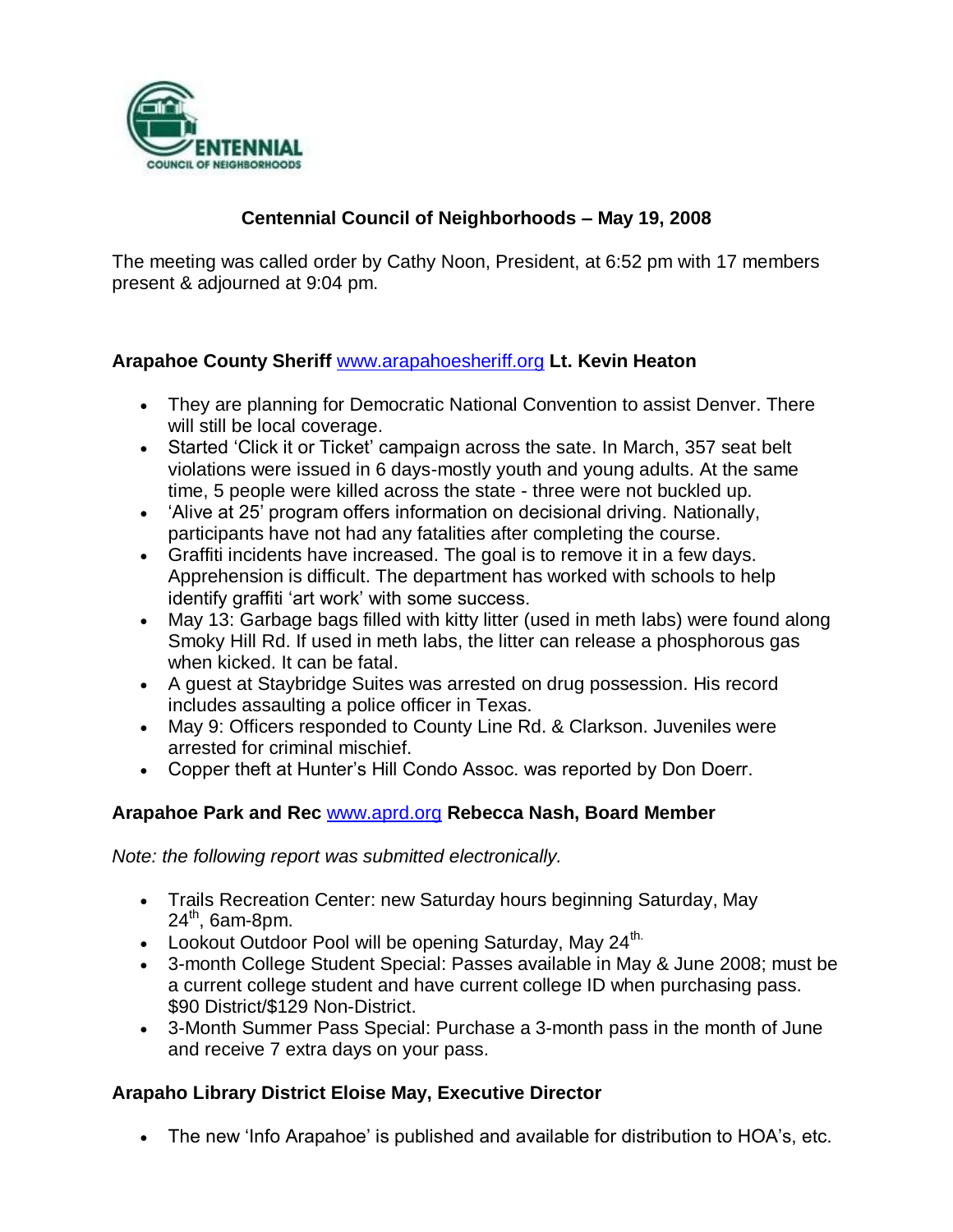[www.arapahoelibraries.org](http://www.arapahoelibraries.org/)

### **Fire Districts Interim Chief Michael Dell'Orfano, South Metro**

- On May 1, a Fire Authority was formed becoming the Parker South Metro Fire Authority. A list of items to be addressed in the merger is being identified & numerous differences need to be resolved.. Board Members of the two districts (3 from each) are assigned to the Authority Board. Hank Eng, Laura Simon & Pete Webb have been appointed from South Metro. Parker will name their members soon. One at-large authority board member is needed and the public is invited to apply if they reside in either of the districts. Several vacancies exist in both departments and the merger will not resulted in any lay offs.
- A new Fire Academy begins in August and several apprentices will be hired.
- Plan reviews will continue to be separate at this time. Both staffs may review plans until the data bases can be merged.
- Centennial allows fireworks displays within the City but personal use of fireworks is illegal.
- [www.cfpd.org](http://www.cfpd.org/) [www.littletongov.org](http://www.littletongov.org/) [www.parkerfire.org](http://www.parkerfire.org/) [www.southmetro.org](http://www.southmetro.org/)

## **South Suburban Park & Rec Jean Flynn, Community Relations**

- Attend South Suburban Theater in the Park: *Striking Out*, presented by youth 11- 18 yr., will perform at 10 am, June 17-June 21, at Walnut Hills Amphitheater; deKoevend Park, Shelter B; Sterne Park, south Shelter; Gallup Gardens; Sweetwater Park. More information at 303-730-4616.
- Board officers were elected: Jerry Call, Chair; Kay Geitner, Vice Chair; Harold Neal, Secretary; Phil Cernanec, Treasurer; Susan Rosser, Assist. Secretary/Treasurer.

# **City of Centennial Gail Carissimi, Citizen Liaison**

- Centennial Spring Fling was a successful event with 600-800 people attending throughout the day.
- Next event: Relay for Life on June 6-7 at Eaglecrest H.S. Donations are being accepted.
- Home Rule Election mail ballots will be received by voters late this week and must be returned by June 10 to **city offices only.**

#### **Centennial Planning Department Wayne Reed, Director of Planning & Development**

- Centennial is partnering with Colorado Division of Wildlife to present a workshop on 'Living with Wildlife – Especially Coyotes'. It is scheduled on May 23, 3-5:00 pm, at the City offices.
- CenCON has consistently been receiving development plans, agendas and voting results.
- Neighborhood Resource information is being finalized, referencing new Public Works, contract and soon to be printed. It will be available electronically.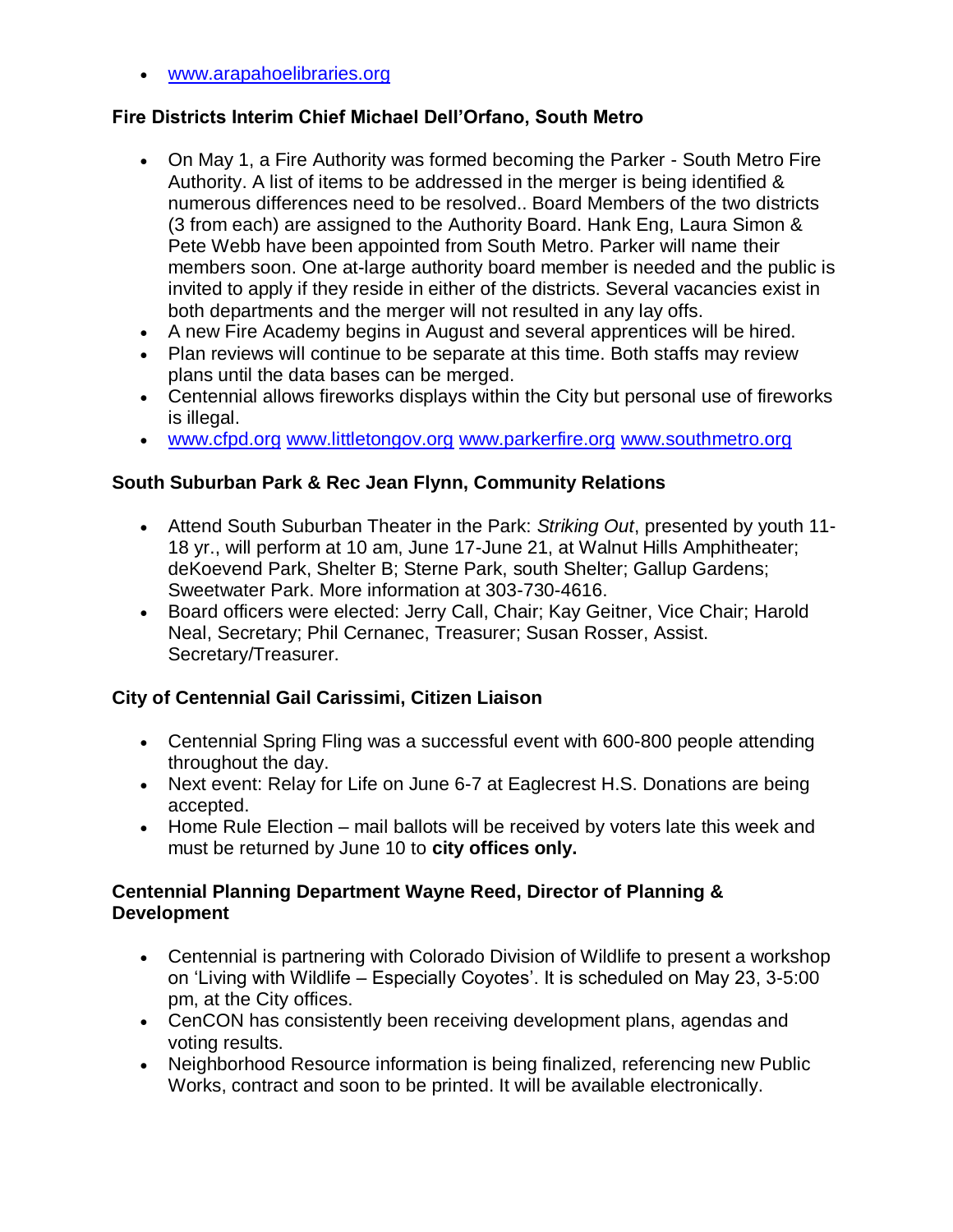# **Proposed Land Rezoning**

- A long range plan to develop retail business in Centennial is under discussion and input is sought from the public. Retail incentives for public improvements are under discussion by the Council.
- A PDP Amendment has been proposed for Council consideration on 14.64 acres to the north of Promenade with  $2<sup>nd</sup>$  Reading scheduled for July 21. The goal is to entice a destination retailer to this site.

## **Land Development Code Rewrite**

- The current Land Development Code was adopted from Arapahoe County at the incorporation of the City. An analysis of the code deemed that a rewrite should be addressed.
- The recently adopted City Vision Plan necessitates a realignment of the Code with those goals.
- Citizen participation opportunities: email survey to stakeholders including HOA's; attend Open House on June 4 -10:30-12:30 and 6:00-9:00 pm in Council Chambers; email comments via website – under Planning & Development Department, Land Development Code Rewrite section; attend the joint meeting with City Council, Land Use Committee, Planning & Zoning Commission, and Board of Adjustment on July 28, 6:00-9:00 pm.

# **Capital Plan Rick Coldsnow, Capital Improvement Manager**

- A project to establish a 5-10 year CIP plan to fund and develop projects needed by the City is underway. Next year's budget will begin to incorporate future projects. Staff is involved at this point and CenCON is invited to send a representative. The committee will identify & rank projects, develop budgets, & identify funding options. An update of a transportation master plan needs to take place.
- The next meeting is June 10, 2:00 pm., to rank the projects to be considered including costs. The committee will meet monthly on a Tuesday.

# **CenCON Business**

#### **Cathy Noon, President**

- Thanked the group for the card with expressions of gratitude for her work as CenCON president.
- She is working on a field trip for July. Information will be forthcoming.
- Karen Hamilton was selected to be the CenCON representative to the City of Centennial CIP (Capital Improvement Program) committee. Ron Podboy was chosen as the alternate.
- The Ecological Park, located near Broncos Parkway (Tagawa's), is undergoing improvements with development of a trailhead & parking area. Parker/Jordan Metropolitan District is involved.